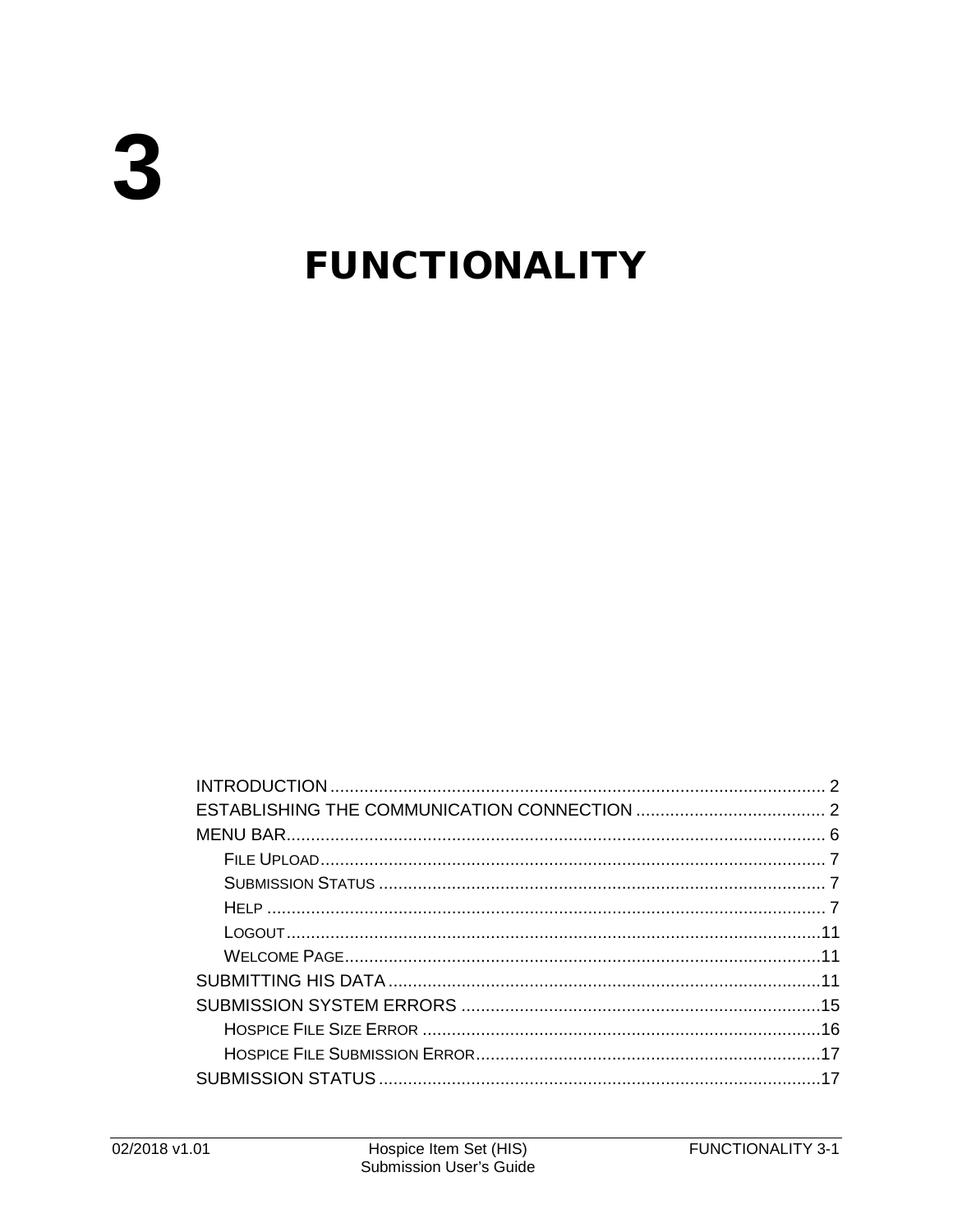# <span id="page-1-0"></span>**INTRODUCTION**

For hospice users, the basic functions of the QIES ASAP Hospice system include:

- Establishing the communication connection with CMSNet
- Submitting electronic HIS files

This section of the Hospice Submission User's Guide for the QIES ASAP system provides instructions for these functions.

# <span id="page-1-1"></span>**ESTABLISHING THE COMMUNICATION CONNECTION**

The communications component of the QIES ASAP system supports the transfer of HIS data between hospices and the National Submissions Database. In order to connect to the National Submissions Database, you must first ensure that you have a CMSNet user ID and that communications software is correctly installed on your PC.

**NOTE**: To install software on your computer, you must have Administrative Rights. If you were not granted Administrative Rights to install software to your PC, please contact your computer support personnel.

To obtain a CMSNet user ID, access the CMSNet Remote Access Request Portal on the QIES Technical Support Office (QTSO) web site at [https://www.qtso.cms.gov/cmsnet.html.](https://www.qtso.cms.gov/cmsnet.html) A software installation guide for the CMSNet remote user is available on the same web page to assist you with the installation of the communications software. The software installation guide includes instructions for connecting to CMSNet once the software is installed.

**NOTE**: If you encounter difficulties connecting to CMSNet, contact the CMS Remote User Support Help Desk at (888) 238-2122.

When accessing a CMS web site a **U.S. Government-Authorized Use Only**  pop-up window (Figure 3-1) is presented one or more times.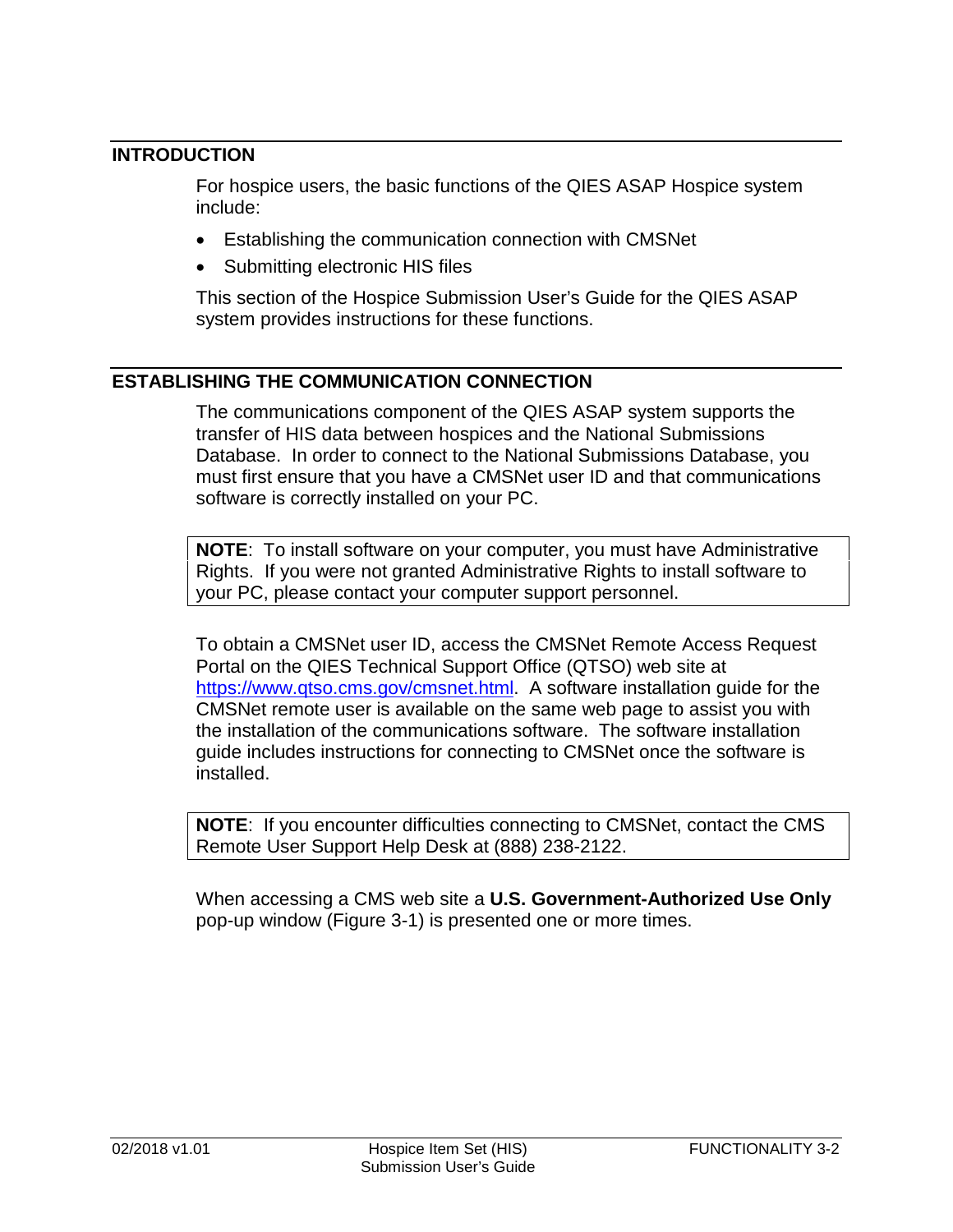#### **Figure 3-1. U.S. Government-Authorized Use Only Window**



The **U.S. Government-Authorized Use Only** pop-up window states:

"\*\*WARNING\*\*WARNING\*\*WARNING\*\*

- You are accessing a U.S. Government information system, which includes: (1) this computer, (2) this computer network, (3) all computers connected to this network, and (4) all devices and storage media attached to this network or to a computer on this network. This information system is provided for U.S. Government-authorized use only.

- Unauthorized or improper use of this system may result in disciplinary action, as well as civil and criminal penalties.

- By using this information system, you understand and consent to the following:

\* You have no reasonable expectation of privacy regarding any communication or data transiting or stored on this information system. At any time, and for any lawful Government purpose, the Government may monitor, intercept, and search and seize any communication or data transiting or stored on this information system.

\* Any communication or data transiting or stored on this information system may be disclosed or used for any lawful Government purpose. \*\*\*\*WARNING\*\*WARNING\*\*WARNING\*\*\*\*

Click OK to continue.""

You may select the **Cancel** button if you do not wish to access the CMS web site. Otherwise, select the **OK** button to proceed. A CMS Web Bookmarks page is presented.

Select the CMS QIES Systems for Providers link.

A **Welcome to the CMS QIES Systems for Providers** page, similar to Figure 3-2 is presented.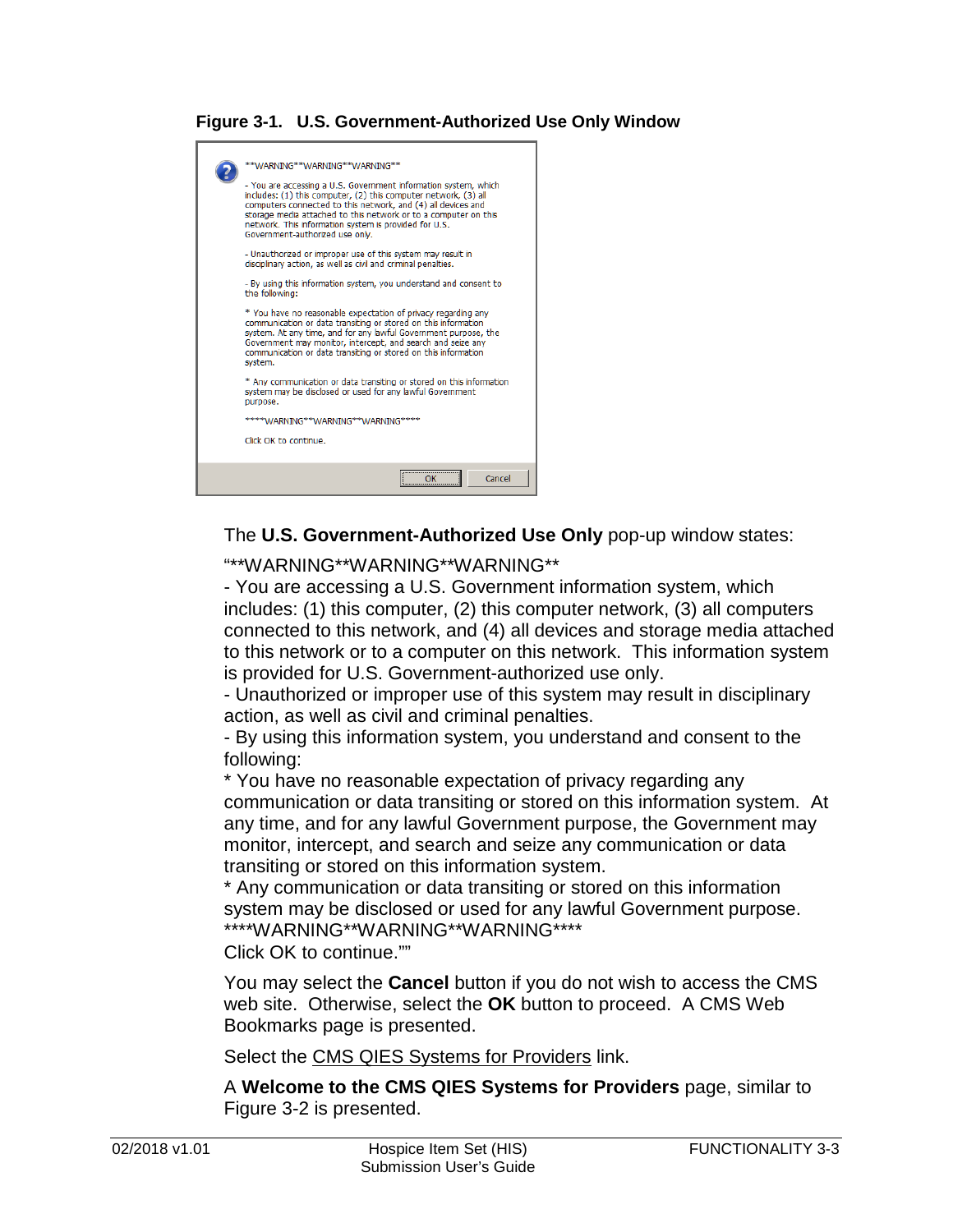#### **Figure 3-2. Welcome to the CMS QIES Systems for Providers Page**

| Welcome to the CMS QIES Systems for Providers                                                                                                                                            |
|------------------------------------------------------------------------------------------------------------------------------------------------------------------------------------------|
| Reminder: The Hospice System may be down for maintenance the third Sunday of each month. If you experience any problems submitting or retrieving<br>reports, please try again on Monday. |
| <b>Hospice User Registration</b>                                                                                                                                                         |
| <b>Hospice Submissions</b>                                                                                                                                                               |
| Hospice Submission User's Guide Choose a Section<br>Select                                                                                                                               |
| <b>CASPER Reporting - Select this link to access the Final Validation and Provider reports.</b>                                                                                          |
| <b>CASPER Reporting User's Manual: Choose a Section</b><br>Select                                                                                                                        |
| <b>QIES User Maintenance Application</b>                                                                                                                                                 |
| QIES User Maintenance Application User's Guide                                                                                                                                           |
| <b>Hospice Forms</b>                                                                                                                                                                     |
|                                                                                                                                                                                          |
| Accessibility Policy<br>  Privacy Policy<br>Home<br>Help                                                                                                                                 |

The **Welcome to the CMS QIES Systems for Providers** page includes links to the following features and functions:

- o Hospice User Registration the self-service Provider User Registration tool with which users register for a user account and User ID to access the Hospice submissions and CASPER Reporting systems.
- o Hospice Submissions the login page for the Hospice system to submit HIS files with target dates of 07/01/2014 or later.
- o CASPER Reporting the login page of the CASPER Reporting application so that you may request and view various provider reports.
- o QIES User Maintenance Application the login page for the QIES User Maintenance Application (QUMA) for user self-service password resetting and user account maintenance.
- o QIES User Maintenance Application User's Guide the user's guide for the QIES User Maintenance Application.

The **Welcome to the CMS QIES Systems for Providers** page also includes drop-down lists so that you may select and view the following user's guides/manuals:

- o Hospice Submission User's Guide
- o CASPER Reporting User's Guide for Hospice Providers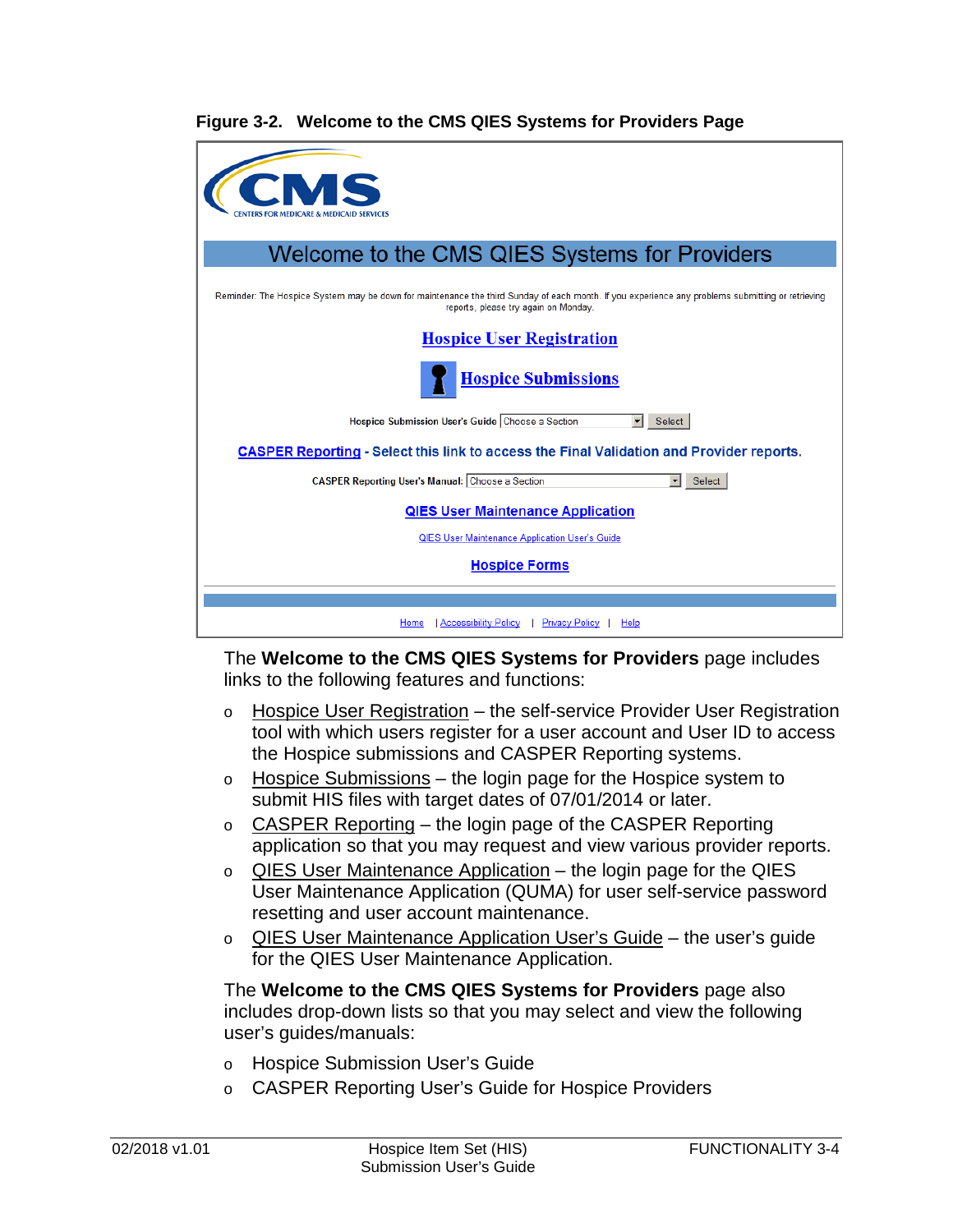Select the Hospice Submissions link to access the **QIES National System Login** page for the Hospice File Submission system (Figure 3-3).

**NOTE**: Persons using the JAWS screen reader must start the JAWS application *prior* to accessing the **QIES National System Login** page in order to maintain password privacy.

| <b>AS</b> | <b>QIES National System Login</b>                                                                  |
|-----------|----------------------------------------------------------------------------------------------------|
|           |                                                                                                    |
|           | <b>Welcome to Hospice Submission</b>                                                               |
|           | Please enter your User ID and Password                                                             |
|           | User ID:<br>Password:                                                                              |
|           | Login                                                                                              |
|           | Unable to login?<br>Go to the QIES User Maintenance application<br>to reset your User ID/Password. |

**Figure 3-3. QIES National System Login Page**

The **QIES National System Login** page presents *User ID* and *Password* fields, a **Login** button, and an Unable to login? Go to the QIES User Maintenance application to reset your User ID/Password link with which you may access the QIES User Maintenance Application (QUMA) for password self-service functions.

The following shortcut keys are available for you to access elements of the **QIES National System Login** page:

| User ID field         |
|-----------------------|
| Password field        |
| Login button          |
| Unable to login? link |
|                       |

Type your user ID and password in the appropriate fields and select the **Login** button.

**NOTE**: If presented, respond to the **U.S. Government-Authorized Use Only** (similar to Figure 3-1, above) warning once again.

The Hospice Submission system **File Upload** page (Figure 3-4) is presented.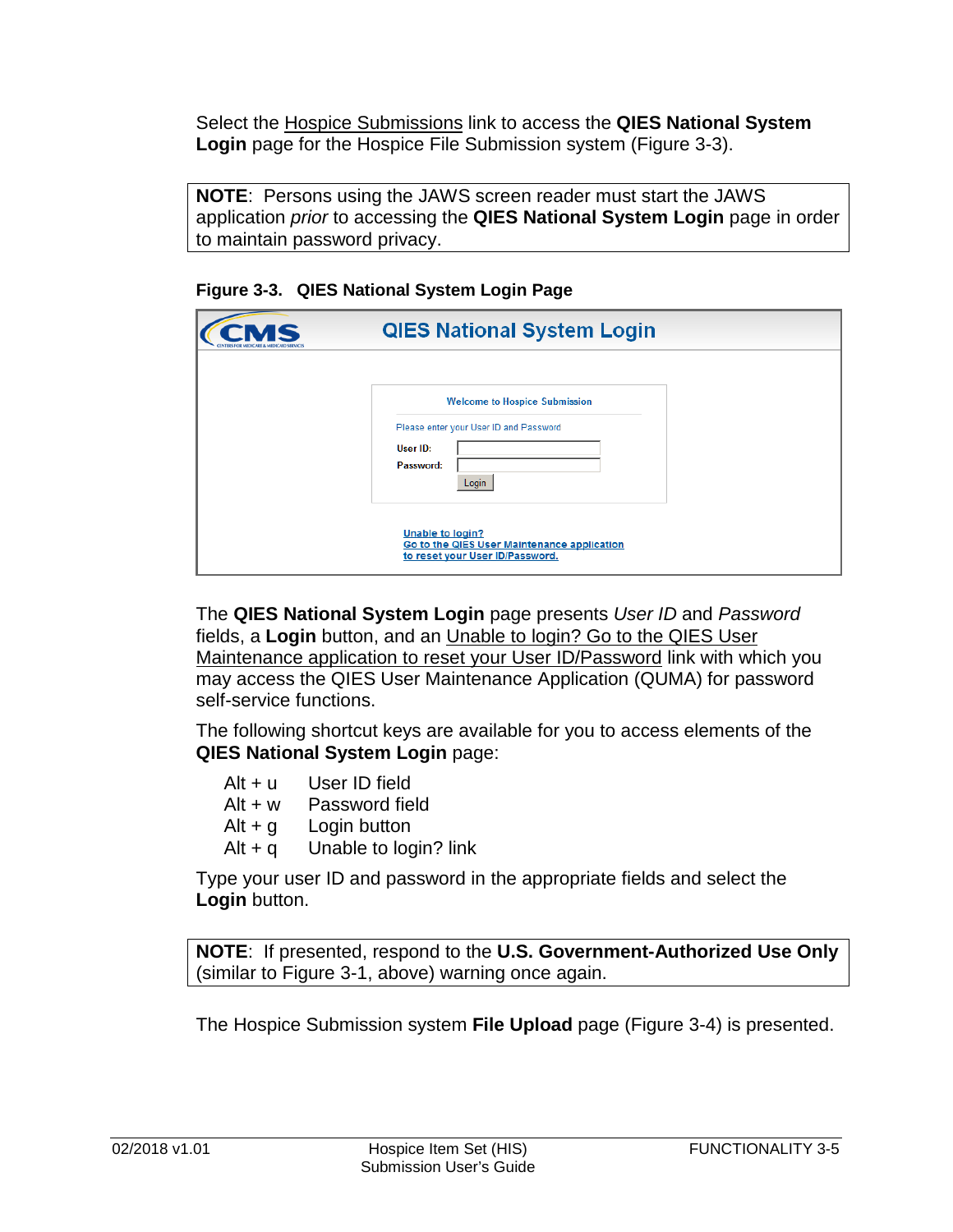#### **Figure 3-4. Hospice File Submission System File Upload Page**

| CMS                                                                                                      |                    |                               |        | <b>Hospice File Submission</b> |        |                              |
|----------------------------------------------------------------------------------------------------------|--------------------|-------------------------------|--------|--------------------------------|--------|------------------------------|
|                                                                                                          |                    |                               |        |                                |        | <b>Skip Navigation Links</b> |
|                                                                                                          | <b>File Upload</b> | <b>Submission Status Help</b> | Logout | <b>Welcome Page</b>            |        |                              |
| Locate the Hospice file to submit by selecting the Browse button and choosing a file from your computer. |                    |                               |        |                                |        |                              |
| File Name:                                                                                               |                    |                               |        |                                | Browse |                              |
|                                                                                                          | Upload             |                               |        |                                |        |                              |

**NOTE**: After 12 minutes with no interaction with the server, a pop-up dialog box warns you that your online session will timeout in 3 minutes and asks if you would like to extend it. Select the **OK** button to extend your session. After 15 minutes of inactivity you are logged out of the Hospice File Submission system and must log in with your user ID and password in order to use the Hospice File Submission system once again.

Each page of the Hospice File Submission system includes the following constants:

- The CMS logo and the title of the application, Hospice File Submission, span the top
- A Skip Navigation Links link to the far-right, under the CMS logo and the application title

The Skip Navigation Links link allows users utilizing assistive readers to bypass the menu bar items, moving focus to the main body of the current page. The keyboard shortcut to quickly bring focus to the Skip Navigation Links link is Alt + n. Once in focus, press Enter to activate the link.

• The Hospice File Submission system menu bar – under the Skip Navigation Links link

The Hospice File Submission system menu bar provides access to the functionality of the Hospice File Submission system.

# <span id="page-5-0"></span>**MENU BAR**

The Hospice File Submission system menu bar (Figure 3-5) includes the following options.

- File Upload
- Submission Status
- Help
- Logout
- Welcome Page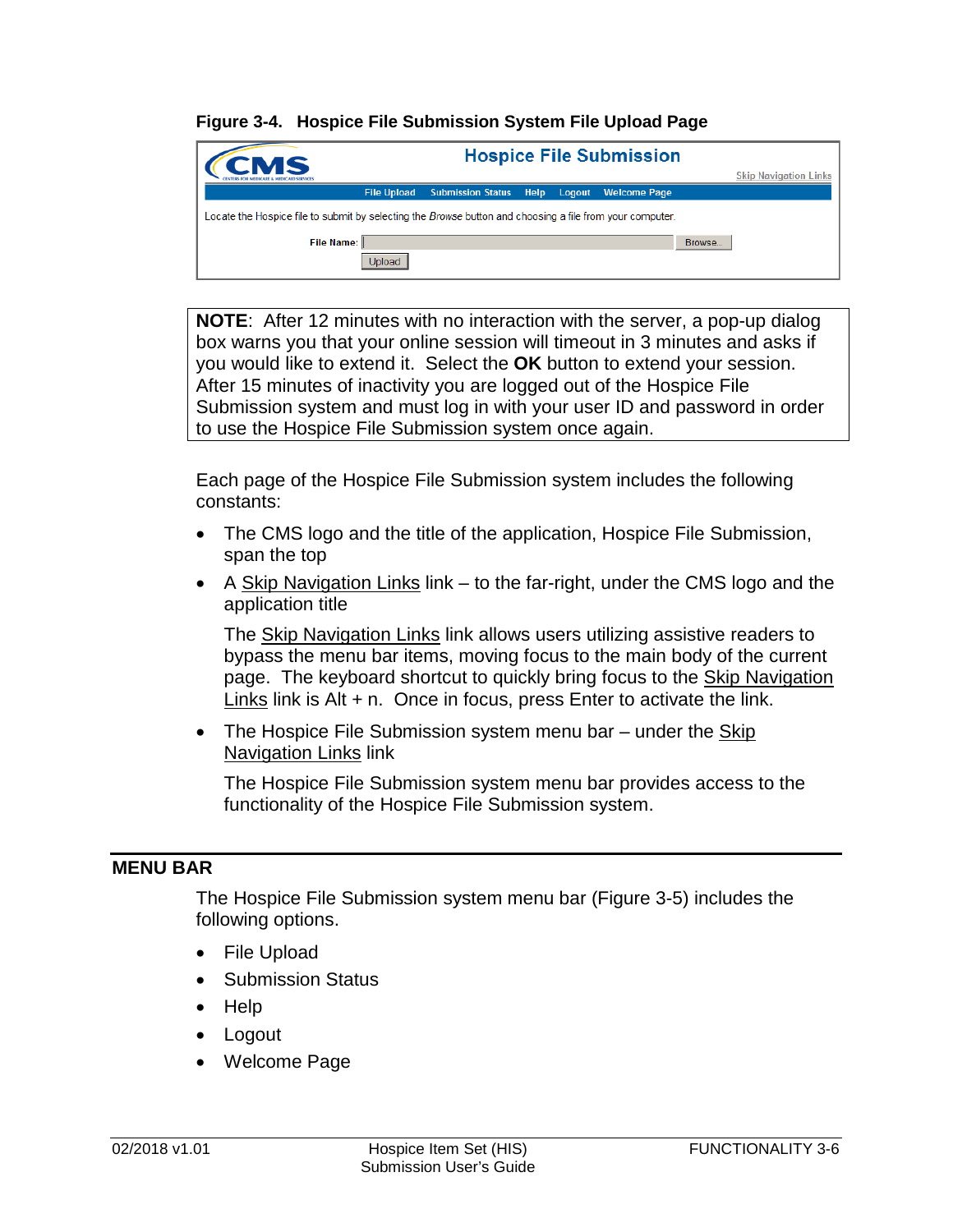#### **Figure 3-5. Hospice File Submission System Menu Bar**

**File Upload Submission Status Help** Logout **Welcome Page** 

The following shortcut keys bring focus to items on the Hospice File Submission system menu bar:

| $Alt + 1$        | <b>File Upload</b>       |
|------------------|--------------------------|
| $Alt + b$        | <b>Submission Status</b> |
| $Alt + p$        | Help                     |
| $Alt + o$        | Logout                   |
| Alt + $0$ (zero) | <b>Welcome Page</b>      |

With focus on one of these items, press the Enter key to access the associated function.

**NOTE**: Shortcut keys utilizing numbers function only with the numeric keys along the top of the keyboard. They do not function with the numeric keys in the "10-key" pad of the keyboard.

#### <span id="page-6-0"></span>**File Upload**

The File Upload item on the Hospice File Submission menu bar allows you to access the Hospice File Submission **File Upload** page. Refer to the *Submitting HIS Data* section below for a description of the **File Upload** page functionality.

# <span id="page-6-1"></span>**Submission Status**

The Submission Status item on the Hospice File Submission menu bar allows you to access the Hospice File Submission **List of My Submissions** page. Refer to the *Submission Status* section below for a description of the **List of My Submissions** page functionality.

#### <span id="page-6-2"></span>**Help**

The Help item on the Hospice File Submission menu bar allows you to access the Hospice File Submission Help items, which include the **Accessibility Policy**, **Contact Us**, and **Privacy Policy** pages. The **Accessibility Policy** page (Figure 3-6, below) is presented when you select the Help item on the Hospice File Submission menu bar.

The following links are available on all Help pages:

- Accessibility Policy
- Contact Us
- Privacy Policy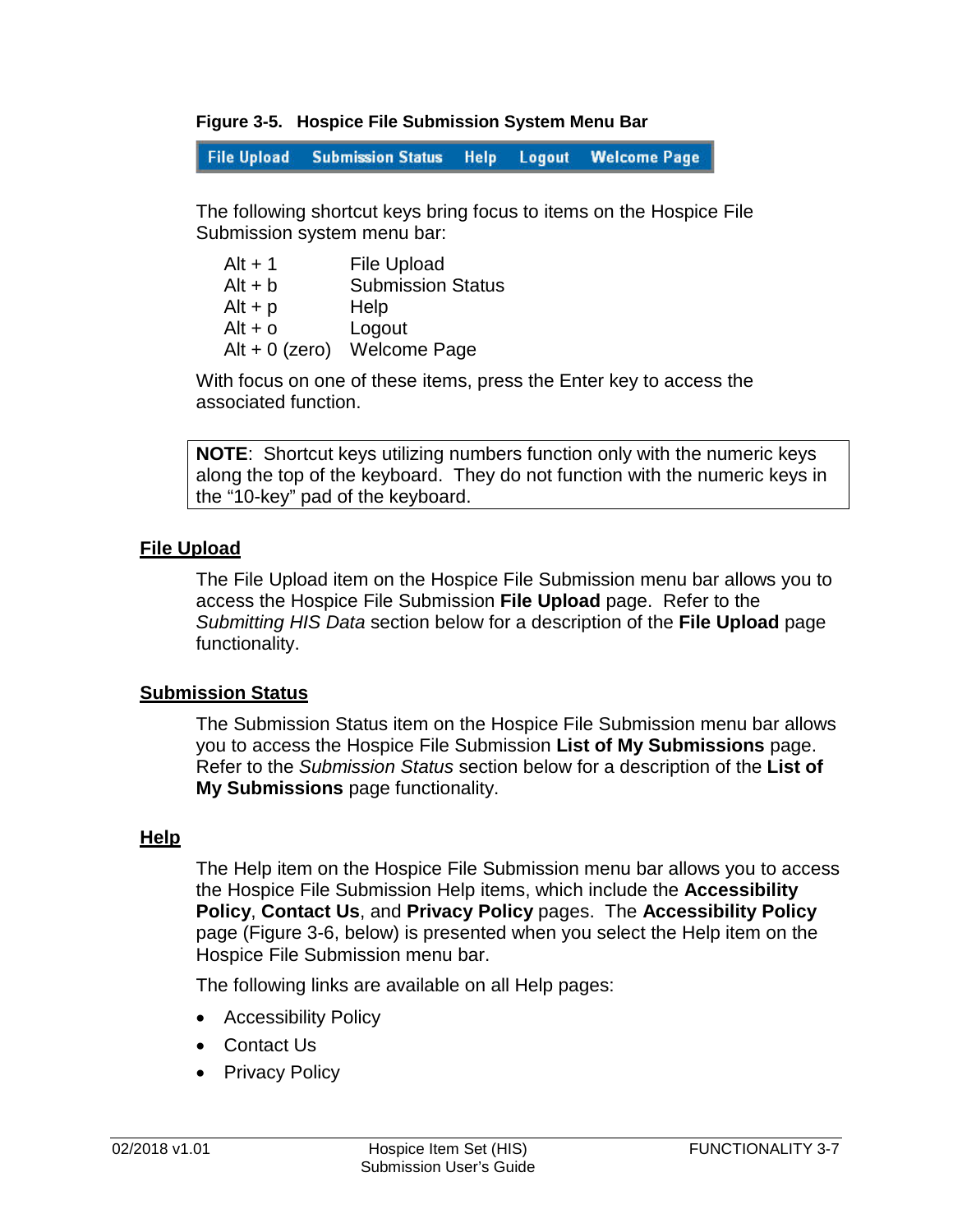The following shortcut keys bring focus to the links on the Hospice File Submission Help pages:

- Alt + 7 Accessibility Policy
- Alt + 8 Contact Us
- Alt + 9 Privacy Policy

With focus on one of these items, press the Enter key to access the associated function.

**NOTE**: Shortcut keys utilizing numbers function only with the numeric keys along the top of the keyboard. They do not function with the numeric keys in the "10-key" pad of the keyboard.

# **Accessibility Policy**

The Accessibility Policy link accesses the Hospice File Submission **Accessibility Policy** page (Figure 3-6).

#### **Figure 3-6. Accessibility Policy Page**



The Hospice File Submission **Accessibility Policy** page displays the following message:

"The QIES Technical Support Office makes every effort to ensure our Web site is accessible for people with disabilities and meets current accessibility standards, including those defined by Section 508 of the U.S. Rehabilitation Act and the W3C's Web Content Accessibility Guidelines. We are actively engaged in the ongoing process of testing our Web site for compliance with current accessibility standards.

We are committed to addressing issues that prevent people with disabilities from accessing our site and its content in a timely manner. If you should find that you are unable to or have difficulty accessing information via our Web site, please contact our help desk.

E-mail: [help@qtso.com](mailto:help@qtso.com)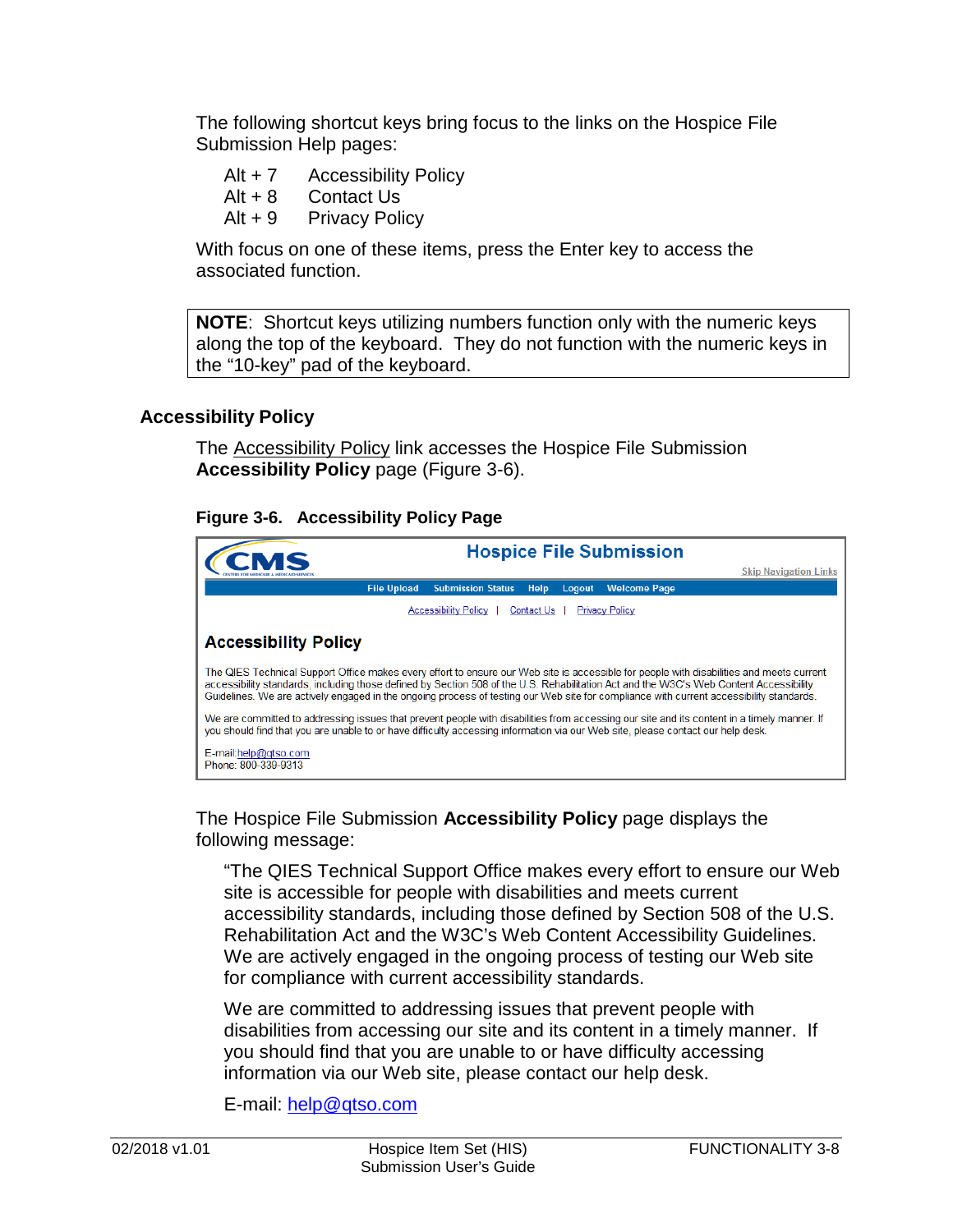Phone: 800-339-9313"

## **Contact Us**

The Contact Us link accesses the Hospice File Submission **Contact Us** page (Figure 3-7).

# **Figure 3-7. Contact Us Page**

| MS                                                                                                                                  |                                           |        | <b>Hospice File Submission</b><br><b>Skip Navigation Links</b> |
|-------------------------------------------------------------------------------------------------------------------------------------|-------------------------------------------|--------|----------------------------------------------------------------|
| <b>File Upload</b>                                                                                                                  | <b>Submission Status</b><br><b>Help</b>   | Logout | <b>Welcome Page</b>                                            |
|                                                                                                                                     | Contact Us<br><b>Accessibility Policy</b> |        | <b>Privacy Policy</b>                                          |
| <b>Contact Us</b>                                                                                                                   |                                           |        |                                                                |
| If you should find that you are unable to or have difficulty accessing information via this Web site, please contact the help desk. |                                           |        |                                                                |
| QTSO Help Desk<br>E-Mail: help@gtso.com<br>Phone: 877-201-4721<br>Fax: 888-477-7871                                                 |                                           |        |                                                                |

The Hospice File Submission **Contact Us** page displays the following message:

"If you should find that you are unable to or have difficulty accessing information via this Web site, please contact the help desk.

QTSO Help Desk

E-Mail: [help@qtso.com](mailto:help@qtso.com)

Phone: 877-201-4721

Fax: 888-477-7871"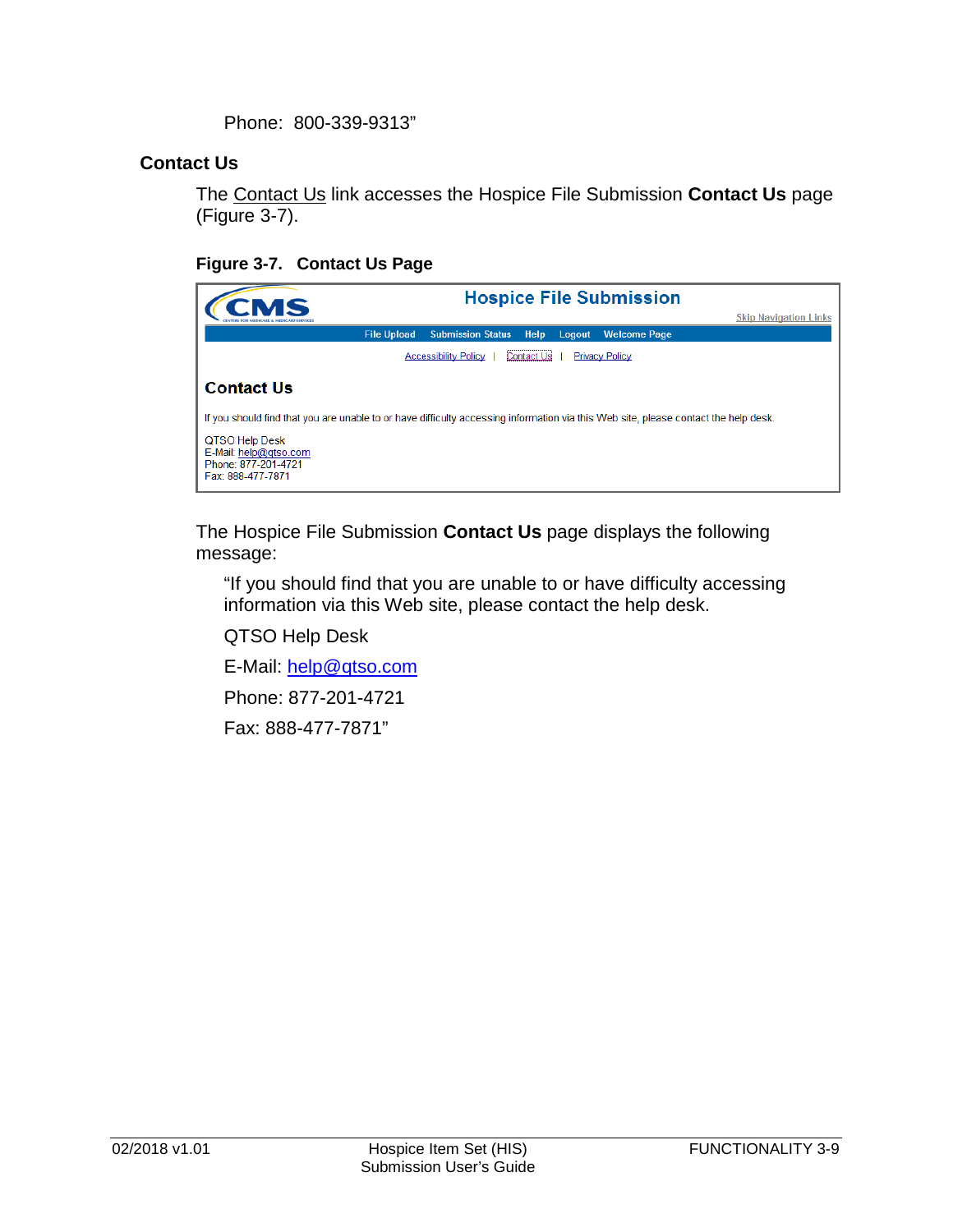# **Privacy Policy**

The Privacy Policy link accesses the Hospice File Submission **Privacy Policy** page (Figure 3-8).

**Figure 3-8. Privacy Policy Page**

| <b>Hospice File Submission</b>                                                                                                                                                                                                                                                                                                                                                                                                                                                                                                                                                                                         |
|------------------------------------------------------------------------------------------------------------------------------------------------------------------------------------------------------------------------------------------------------------------------------------------------------------------------------------------------------------------------------------------------------------------------------------------------------------------------------------------------------------------------------------------------------------------------------------------------------------------------|
| <b>Skip Navigation Links</b>                                                                                                                                                                                                                                                                                                                                                                                                                                                                                                                                                                                           |
| <b>File Upload</b><br><b>Submission Status</b><br><b>Welcome Page</b><br><b>Help</b><br>Logout                                                                                                                                                                                                                                                                                                                                                                                                                                                                                                                         |
| Privacy Policy<br><b>Accessibility Policy</b><br><b>Contact Us</b>                                                                                                                                                                                                                                                                                                                                                                                                                                                                                                                                                     |
| <b>Privacy Policy</b>                                                                                                                                                                                                                                                                                                                                                                                                                                                                                                                                                                                                  |
| WARNING: This is a Department of Health and Human Services computer system. Department of Health and Human Services computer<br>systems are provided for the processing of Official U.S. Government information only. All data contained on Department of Health and<br>Human Services computer systems is owned by the Department of Health and Human Services and may, for the purpose of protecting the<br>rights and property of the Department of Health and Human Services, be monitored, intercepted, recorded, read, copied, or captured in any<br>manner and disclosed in any manner by authorized personnel. |
| THERE IS NO RIGHT OF PRIVACY IN THIS SYSTEM.                                                                                                                                                                                                                                                                                                                                                                                                                                                                                                                                                                           |
| System personnel may give to law enforcement officials any potential evidence of crime found on Department of Health and Human<br>Services computer systems. USE OF THIS SYSTEM BY ANY USER, AUTHORIZED OR UNAUTHORIZED, CONSTITUTES CONSENT<br>TO THIS MONITORING, INTERCEPTION, RECORDING, READING, COPYING, OR CAPTURING AND DISCLOSURE.                                                                                                                                                                                                                                                                            |

The Hospice File Submission **Privacy Policy** page displays the following message:

"WARNING: This is a Department of Health and Human Services computer system. Department of Health and Human Services computer systems are provided for the processing of Official U.S. Government information only. All data contained on Department of Health and Human Services computer systems is owned by the Department of Health and Human Services and may, for the purpose of protecting the rights and property of the Department of Health and Human Services, be monitored, intercepted, recorded, read, copied, or captured in any manner and disclosed in any manner by authorized personnel.

THERE IS NO RIGHT OF PRIVACY IN THIS SYSTEM.

System personnel may give to law enforcement officials any potential evidence of crime found on Department of Health and Human Services computer systems. USE OF THIS SYSTEM BY ANY USER, AUTHORIZED OR UNAUTHORIZED, CONSTITUTES CONSENT TO THE MONITORING, INTERCEPTION, RECORDING, READING, COPYING, OR CAPTURING AND DISCLOSURE."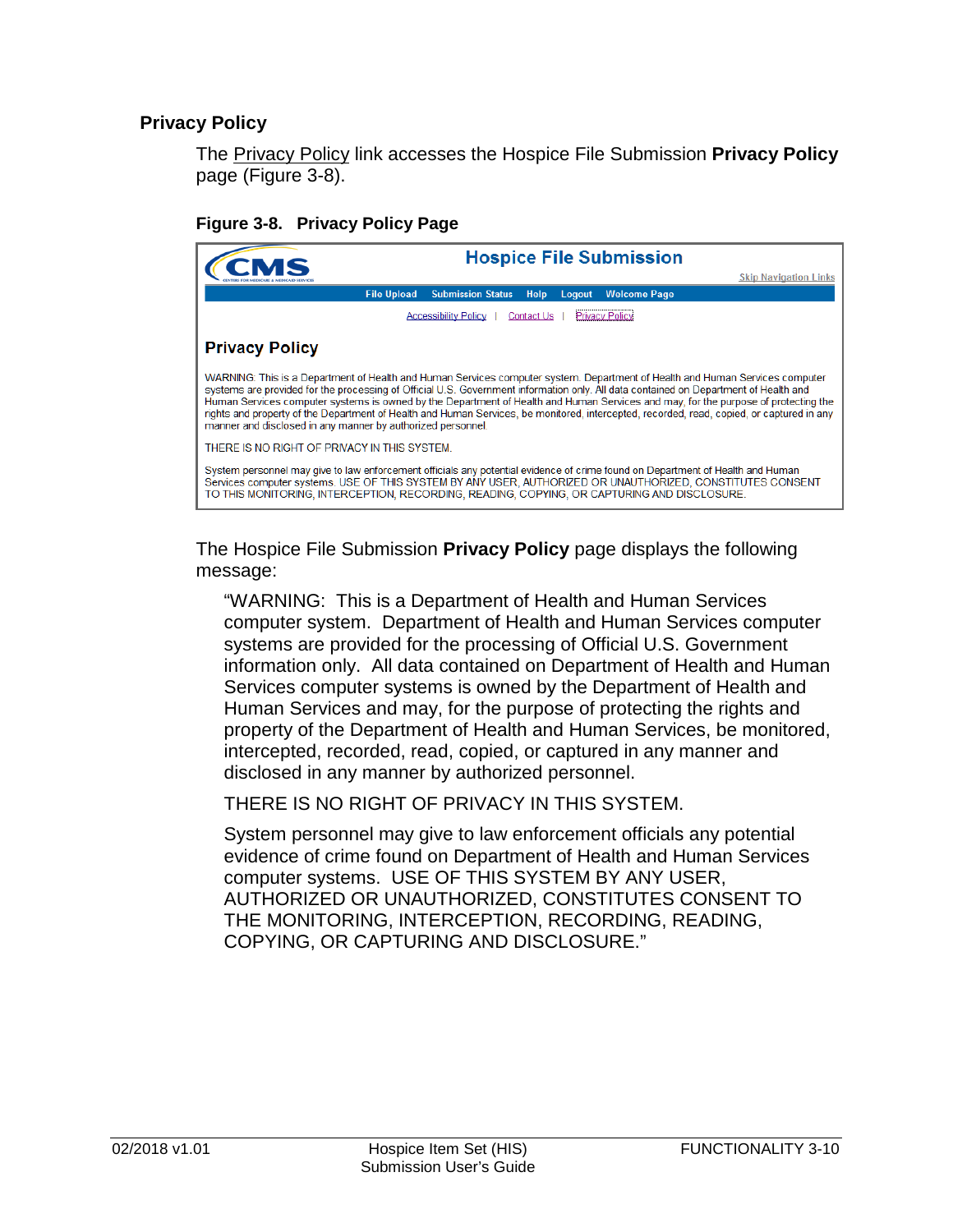#### <span id="page-10-0"></span>**Logout**

The Logout item on the Hospice File Submission menu bar allows you to end your session and exit the Hospice File Submission system. When you select the Logout item, the **QIES National System Login** page (Figure 3-3, above) is presented.

#### <span id="page-10-1"></span>**Welcome Page**

The Welcome Page item on the Hospice File Submission menu bar allows you to access the **Welcome to the CMS Systems for Providers** page (Figure 3-2, above) and the links found there to the CASPER Reporting system and the CASPER Reporting user's manual.

#### <span id="page-10-2"></span>**SUBMITTING HIS DATA**

**1.** To submit HIS data, access the Hospice File Submission **File Upload** page (Figure 3-9). The Hospice File Submission **File Upload** page is presented by default when you successfully log into the system.

**NOTE**: You must use software capable of encoding HIS records and exporting data files in accordance with CMS's standard record layout specifications for the Hospice Item Set.

|  | Figure 3-9. Hospice File Submission File Upload Page |  |  |  |  |
|--|------------------------------------------------------|--|--|--|--|
|--|------------------------------------------------------|--|--|--|--|

| <b>Hospice File Submission</b><br>CMS                                                                    |                    |                          |      |        |                     |        |                              |
|----------------------------------------------------------------------------------------------------------|--------------------|--------------------------|------|--------|---------------------|--------|------------------------------|
|                                                                                                          |                    |                          |      |        |                     |        | <b>Skip Navigation Links</b> |
|                                                                                                          | <b>File Upload</b> | <b>Submission Status</b> | Help | Logout | <b>Welcome Page</b> |        |                              |
| Locate the Hospice file to submit by selecting the Browse button and choosing a file from your computer. |                    |                          |      |        |                     |        |                              |
| File Name: II                                                                                            |                    |                          |      |        |                     | Browse |                              |
|                                                                                                          |                    |                          |      |        |                     |        |                              |

The Hospice File Submission system **File Upload** page includes a *File Name* field and **Browse** and **Upload** buttons.

The following shortcut keys bring focus to elements of the Hospice File Submission system **File Upload** page:

- $Alt + 2$  File Name field
- Alt + 3 Upload button

**NOTE**: Shortcut keys utilizing numbers function only with the numeric keys along the top of the keyboard. They do not function with the numeric keys in the "10-key" pad of the keyboard.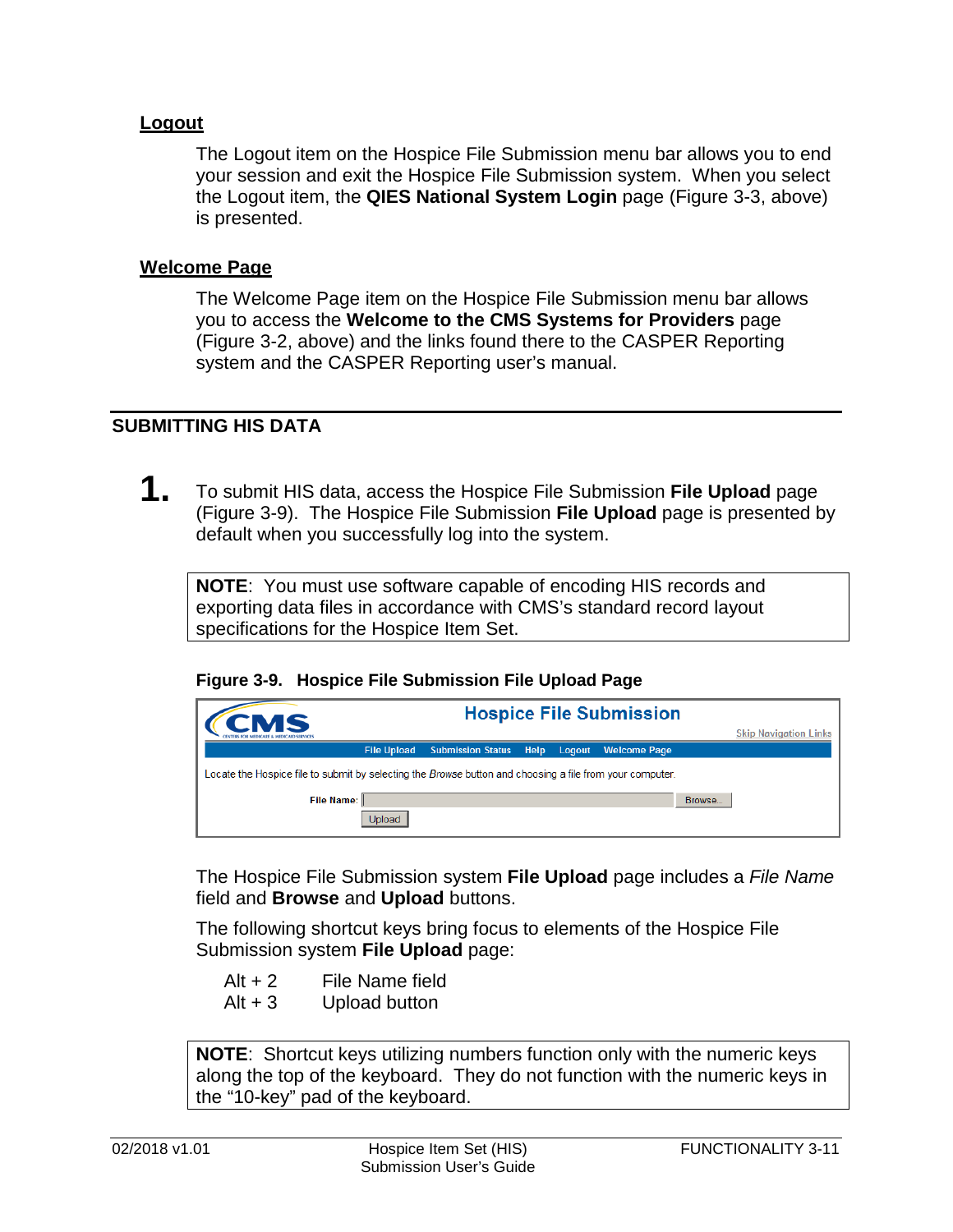The Hospice File Submission system **File Upload** page provides the following instructions:

"Locate the Hospice file to submit by selecting the *Browse* button and choosing a file from your computer."

**2.** Select the **Browse** button to locate the file you wish to upload.

**NOTE**: If you use the JAWS screen reader with Form Mode turned off, you must press the Space bar twice in the *File Name* field to select the **Browse** button and access a **Choose File** dialog box.

Depending upon the version of Windows running on your computer, a **Choose File to Upload** (Figure 3-10) or similar dialog box is presented with which you can browse the folders and files on your computer or network.



**Figure 3-10. Windows Choose File to Upload Dialog Box**

Select *All Files* from the drop-down list to the right of the *File name* field so that you do not limit the types of files listed for you.

**NOTE**: The Hospice File Submission system only processes compressed (zipped) files with a ".zip" extension. You may not upload a file with anything other than a ".zip" extension.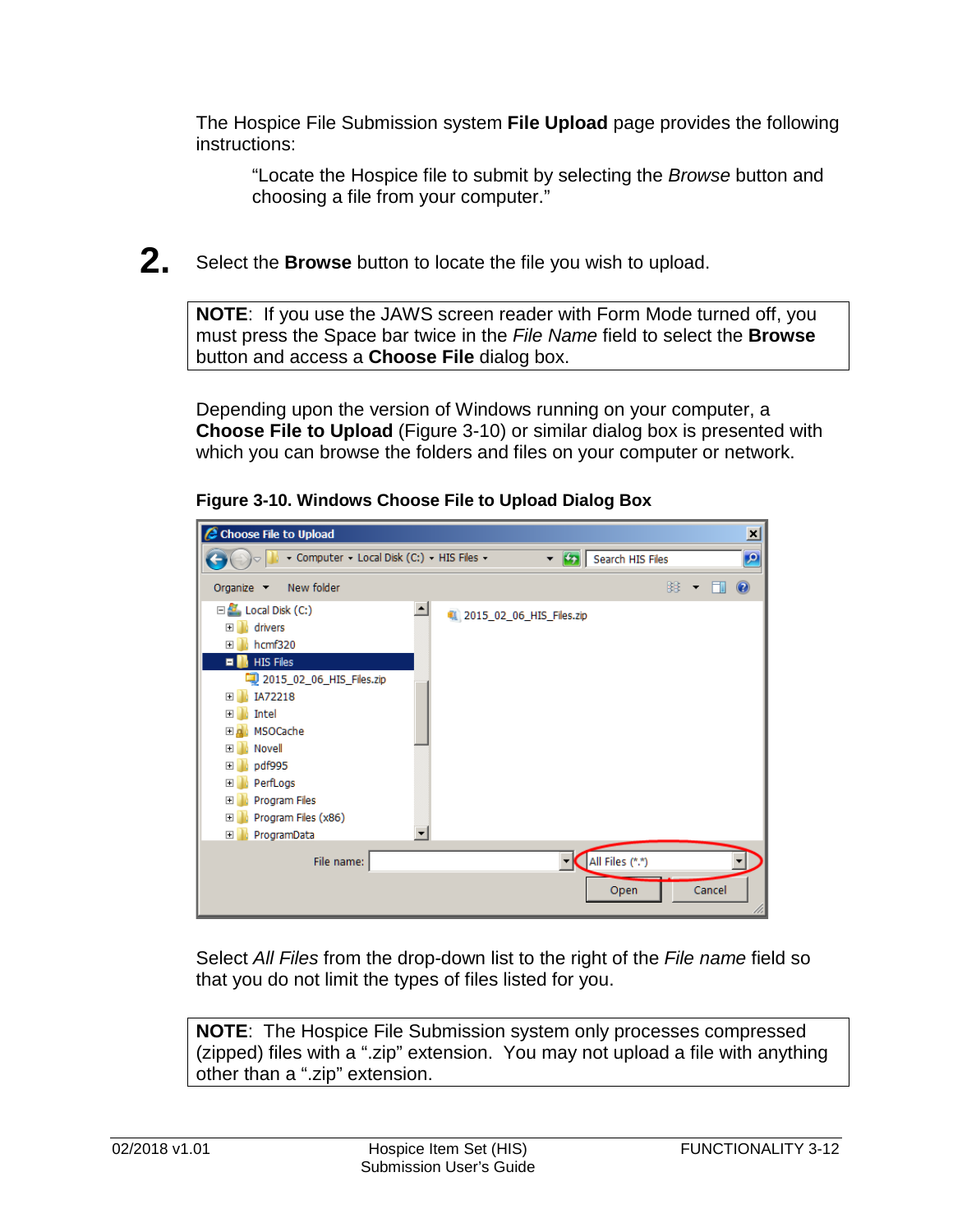- **3.** Select the drive on which your submission file is stored (C: is your computer's hard drive). The folders and/or file(s) available on the selected drive are listed in the main body of the dialog box.
- **4.** To select a file for submission, double click on the file name or highlight the file name and then select the **Open** button. The **Choose File to Upload** dialog box is closed and a **File Has Been Selected** dialog box (Figure 3-11) is presented.

## **Figure 3-11. File Has Been Selected Dialog Box**



The **File Has Been Selected** dialog box indicates "The file has been selected. Do you want to proceed to upload?" and includes **OK** and **Cancel** buttons.

**5.** Select the **OK** button if you wish to proceed with the upload of the selected file.

The name of the selected file is populated into the *File Name* field on the Hospice File Submission **File Upload** page and the upload proceeds immediately. The Hospice File Submission **File Upload** page displays an "Upload in progress …" message (Figure 3-12).

|                                                                                                          | <b>Hospice File Submission</b> |                                                  |      |        |                     |                             |
|----------------------------------------------------------------------------------------------------------|--------------------------------|--------------------------------------------------|------|--------|---------------------|-----------------------------|
|                                                                                                          |                                |                                                  |      |        |                     | <b>Skip Navigation Link</b> |
|                                                                                                          | <b>File Upload</b>             | <b>Submission Status</b>                         | Help | Logout | <b>Welcome Page</b> |                             |
|                                                                                                          |                                |                                                  |      |        |                     |                             |
| Upload in progress                                                                                       |                                |                                                  |      |        |                     |                             |
| Locate the Hospice file to submit by selecting the Browse button and choosing a file from your computer. |                                |                                                  |      |        |                     |                             |
|                                                                                                          | Upload                         | File Name: C:\HIS Files\2015 02 06 HIS Files.zip |      |        | Browse              |                             |

#### **Figure 3-12. Upload In Progress Message**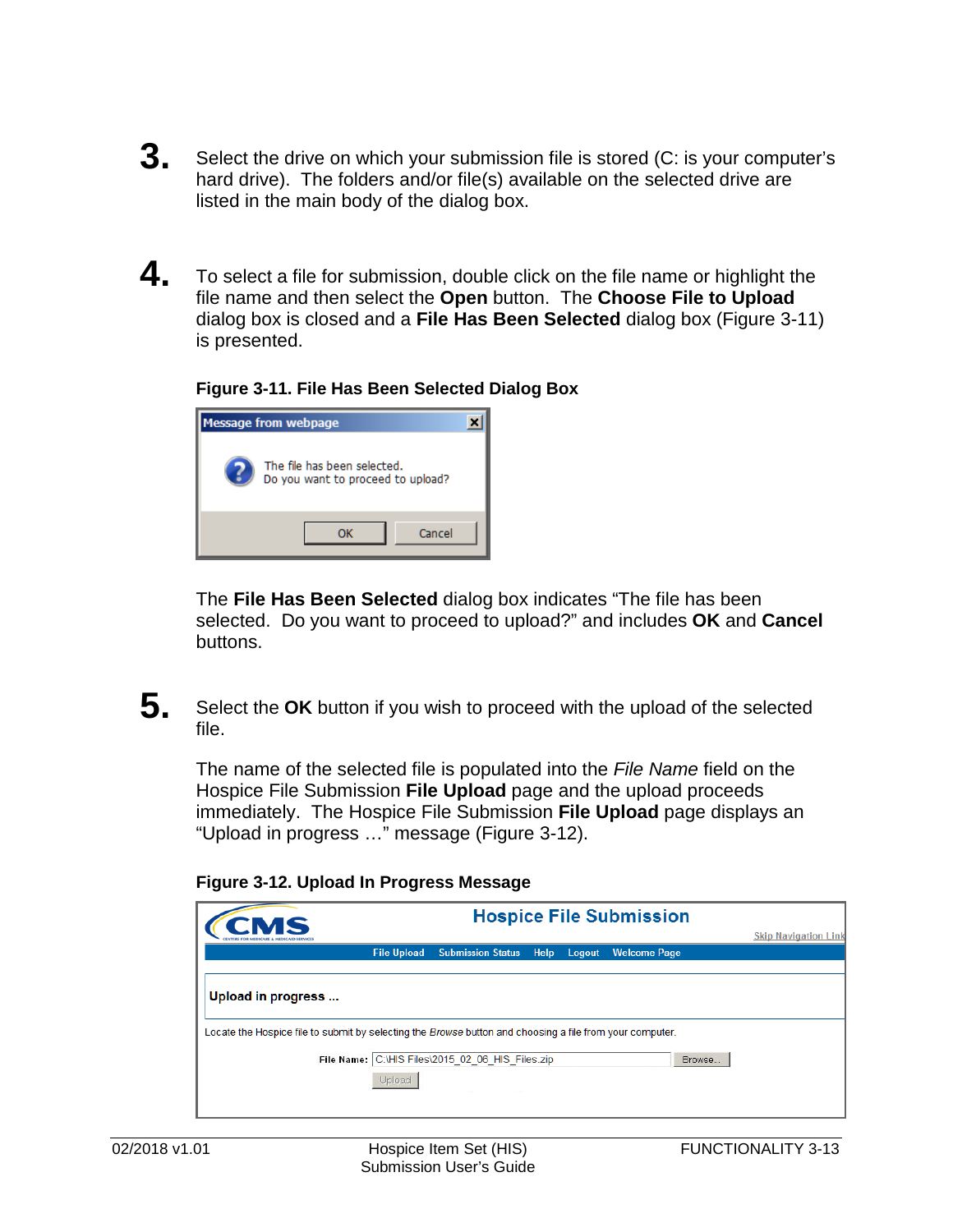**NOTE**: The time it takes for the Hospice File Submission system to receive the HIS data file you submitted depends upon the size of your file and concurrent system activity. Until you receive confirmation that your file was successfully uploaded, do not exit the Hospice File Submission system or perform any other function. You risk interrupting the file upload process if you do not wait for the confirmation message.

When the submitted file is successfully received at the National Submissions Database, an **Upload Completed** dialog box (Figure 3-13) is presented.

# **Figure 3-13. Upload Completed Dialog Box**



# **6.** Select the **OK** button to continue.

The Hospice File Submission **File Upload** page now displays a message (Figure 3-14) confirming that the file you submitted was successfully received at the National Submissions Database.

**Figure 3-14. Submission Received Confirmation Message**

|                                                                                                          |                    |                          |      |        | <b>Hospice File Submission</b>                                                                                                                                                                                                                                                               |  |
|----------------------------------------------------------------------------------------------------------|--------------------|--------------------------|------|--------|----------------------------------------------------------------------------------------------------------------------------------------------------------------------------------------------------------------------------------------------------------------------------------------------|--|
|                                                                                                          |                    |                          |      |        | <b>Skip Navigation Links</b>                                                                                                                                                                                                                                                                 |  |
|                                                                                                          | <b>File Upload</b> | <b>Submission Status</b> | Help | Logout | <b>Welcome Page</b>                                                                                                                                                                                                                                                                          |  |
| Your submission has been received:                                                                       |                    |                          |      |        |                                                                                                                                                                                                                                                                                              |  |
| Submission ID: 152                                                                                       |                    |                          |      |        | Print                                                                                                                                                                                                                                                                                        |  |
| Submission Date: 02/15/2015 11:53:40                                                                     |                    |                          |      |        |                                                                                                                                                                                                                                                                                              |  |
| File Name: 2015 02 06 HIS Files.zip                                                                      |                    |                          |      |        |                                                                                                                                                                                                                                                                                              |  |
|                                                                                                          |                    |                          |      |        | Your submission file will be processed for errors within 24 hours. The Final Validation Report, which contains detailed information about your<br>submission, may be accessed in the CASPER Reporting application. It is recommended that you print and retain the Final Validation Reports. |  |
| Locate the Hospice file to submit by selecting the Browse button and choosing a file from your computer. |                    |                          |      |        |                                                                                                                                                                                                                                                                                              |  |
| <b>File Name:</b>                                                                                        |                    |                          |      |        | Browse                                                                                                                                                                                                                                                                                       |  |
|                                                                                                          | Jpload             |                          |      |        |                                                                                                                                                                                                                                                                                              |  |

The submission received confirmation message provides the following information: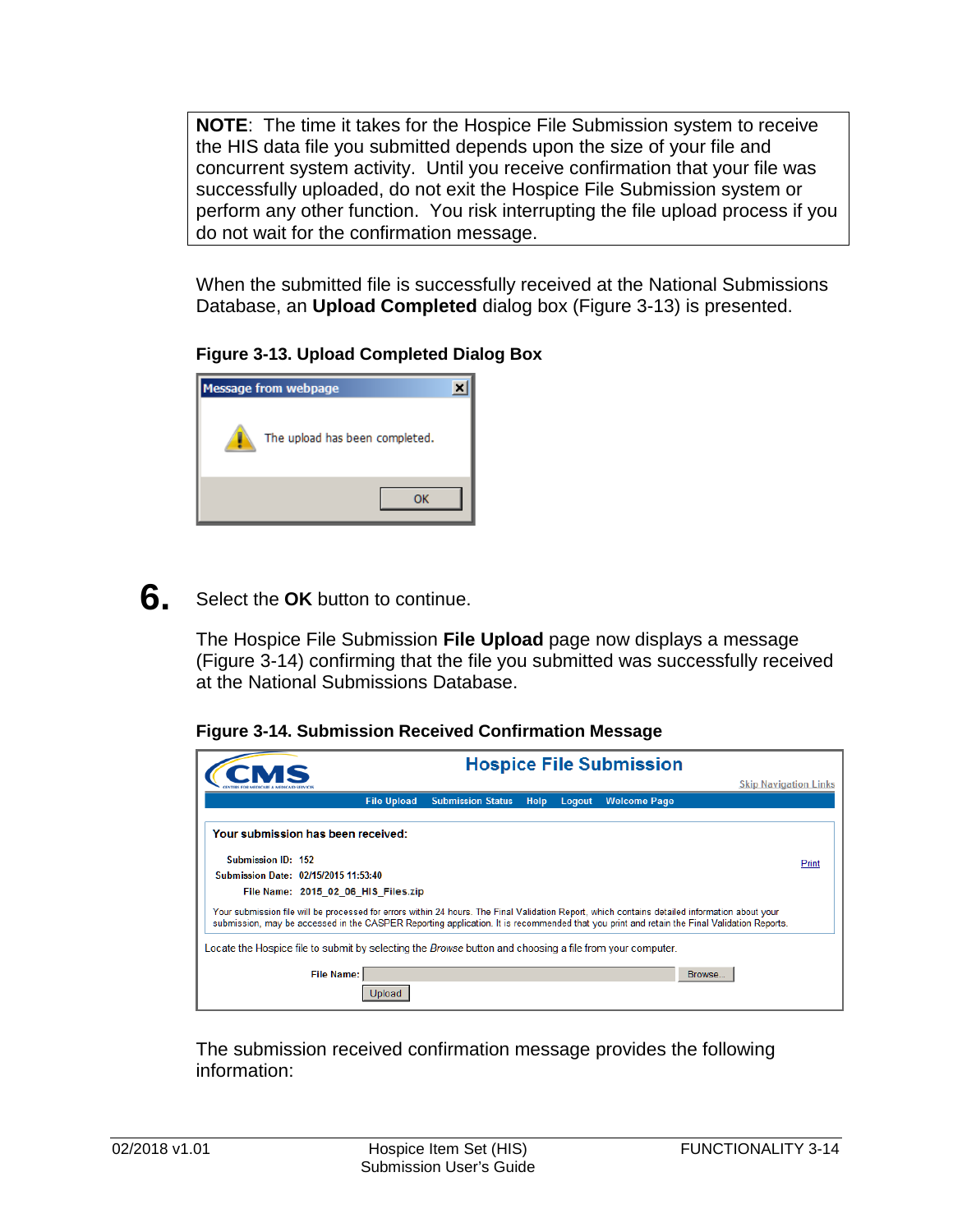- Submission ID the numeric identifier assigned to your file by the Hospice File Submission system
- Submission Date the date and time that the National Submissions Database received your file in the Eastern time zone
- File Name the name of the file that you submitted

The confirmation message also includes the following notation:

"Your submission file will be processed for errors within 24 hours. The Final Validation Report, which contains detailed information about your submission, may be accessed in the CASPER Reporting application. It is recommended that you print and retain the Final Validation Reports."

**NOTE**: The confirmation message only indicates successful receipt of the file at the National Submissions Database. Errors that exist in the submitted file are identified only after the Hospice system subsequently validates the file.

**7.** Print the confirmation message for your records at this time. The confirmation message is cleared once you perform another Hospice File Submission function and is **not** available for printing later. A Print link [Alt + r] is provided for your convenience.

**NOTE**: Please print the confirmation message or otherwise note this information so that you may identify the corresponding Final Validation Report in the CASPER Reporting application.

The Submission ID and the Submission Date/Time are also needed if you must report a problem with the submission to the QTSO Help Desk.

**8.** You may now submit another file or log out of the Hospice File Submission system.

After your submitted HIS data file is successfully received at the National Submissions Database, the QIES ASAP Hospice system validates the file structure and data content based upon the HIS data specifications. Within 24 hours of a successful submission, you may access a Final Validation Report in the CASPER Reporting application that provides a detailed account of any errors found during the validation of the records in the submitted HIS file.

Records in the submitted HIS data file are sorted and processed in the following order:

- <span id="page-14-0"></span>• State Code
- Facility ID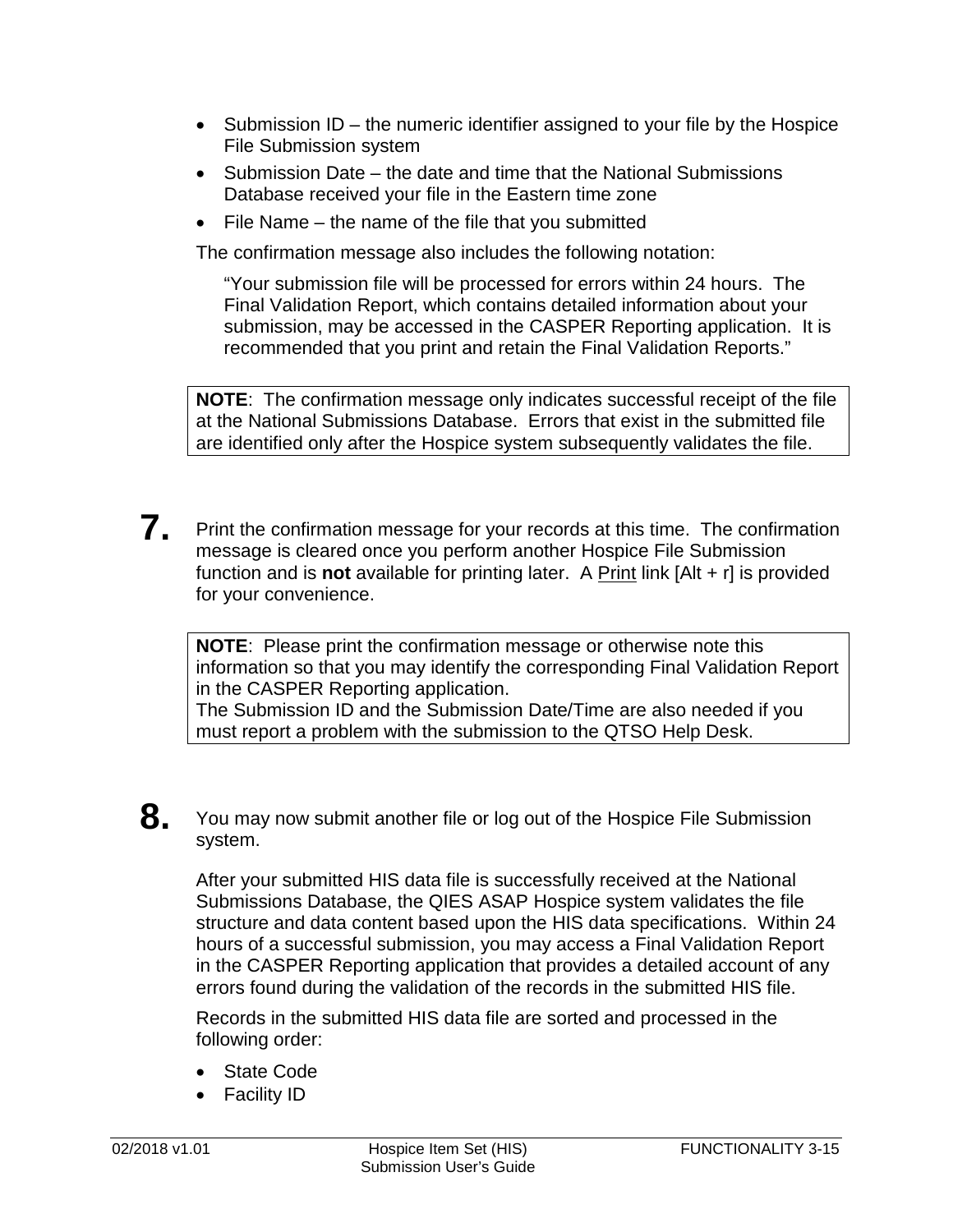- Target Date
- Type of Record (A0050) [Inactivation, New, Modification]
- Reason for Record (A0250) [Admission, Discharge]
- Correction Number

#### **SUBMISSION SYSTEM ERRORS**

During the HIS file submission process, you may encounter one of the error conditions described below.

If you experience error messages or warnings from other software or hardware components used in association with the Hospice File Submission system, please refer to the appropriate vendor-provided manuals.

**NOTE**: Errors that are identified in your file during the validation process are documented in Section 5, *Validation Report Messages*, of this user's guide.

#### <span id="page-15-0"></span>**Hospice File Size Error**

The **Hospice File Size Error** page (Figure 3-15) is presented when the size of your submission file is larger than is allowed.

#### **Figure 3-15. Hospice File Size Error Page**



The **Hospice File Size Error** page displays the following message:

"The specified file exceeded the file size limit of 5 MB. Please reduce the file size and try to upload again."

Please recreate the compressed (zipped) submission file with fewer records so that the size of the submission file is less than 5 MB.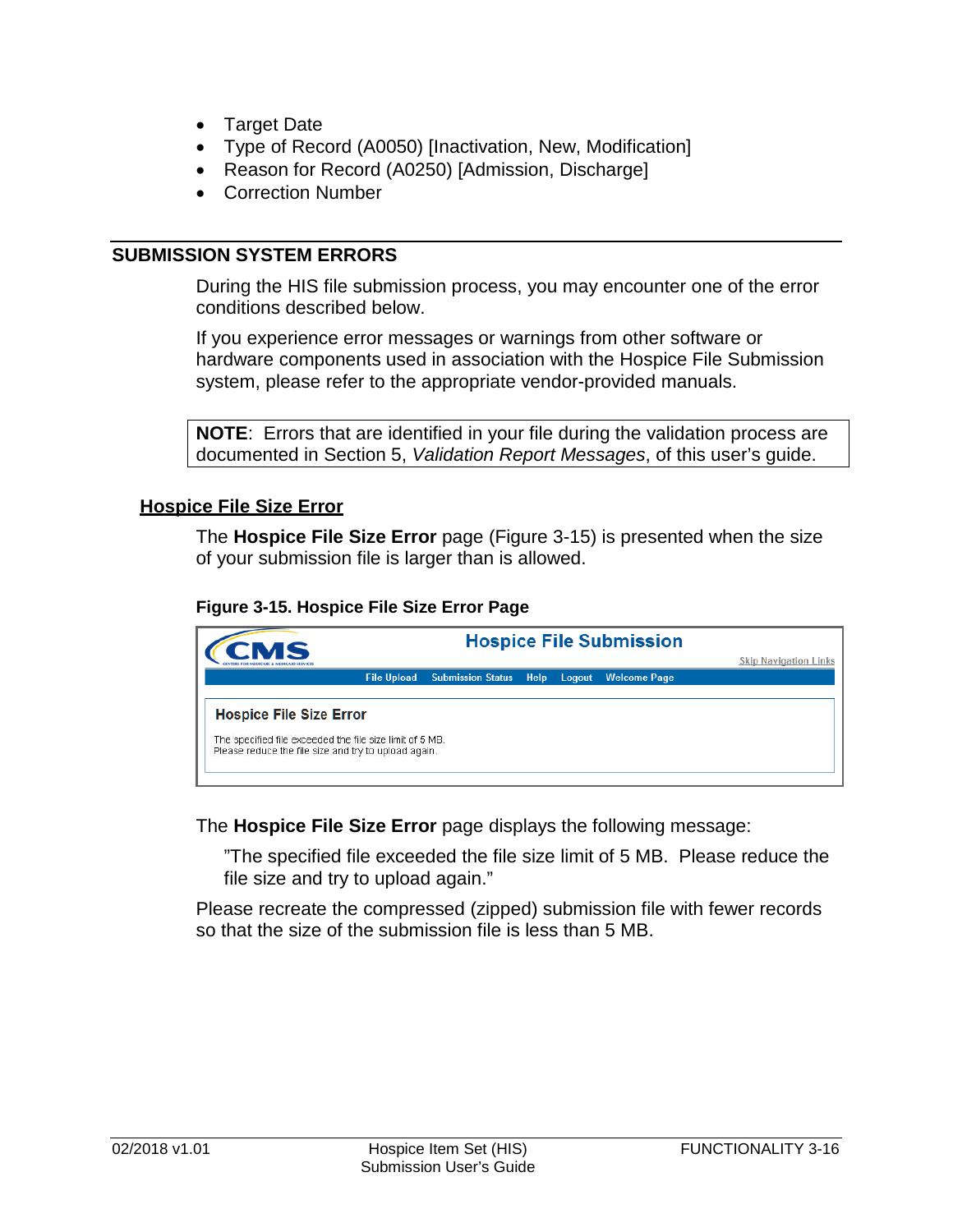# <span id="page-16-0"></span>**Hospice File Submission Error**

The **Hospice File Submission Error** page (Figure 3-16) is presented when the upload fails due to an exception condition or interruption.

#### **Figure 3-16. Hospice File Submission Error Page**



The **Hospice File Submission Error** page displays the following message:

"An error has occurred. Please try again later. If the problem persists, contact the help desk for assistance."

Please attempt to upload your submission file later. If the error continues to occur, call the QTSO Help Desk for assistance.

#### <span id="page-16-1"></span>**SUBMISSION STATUS**

The Hospice File Submission system allows you to query and view the status of select submission files you successfully uploaded to the National Submissions Database.

To perform the default query that returns a list of the submission files you successfully uploaded today and yesterday, select the Submission Status item from the Hospice File Submission system menu bar. A **Search Completed** dialog box (Figure 3-17) is presented indicating the number of records returned by the default search criteria.

#### **Figure 3-17. Search Completed Dialog Box**

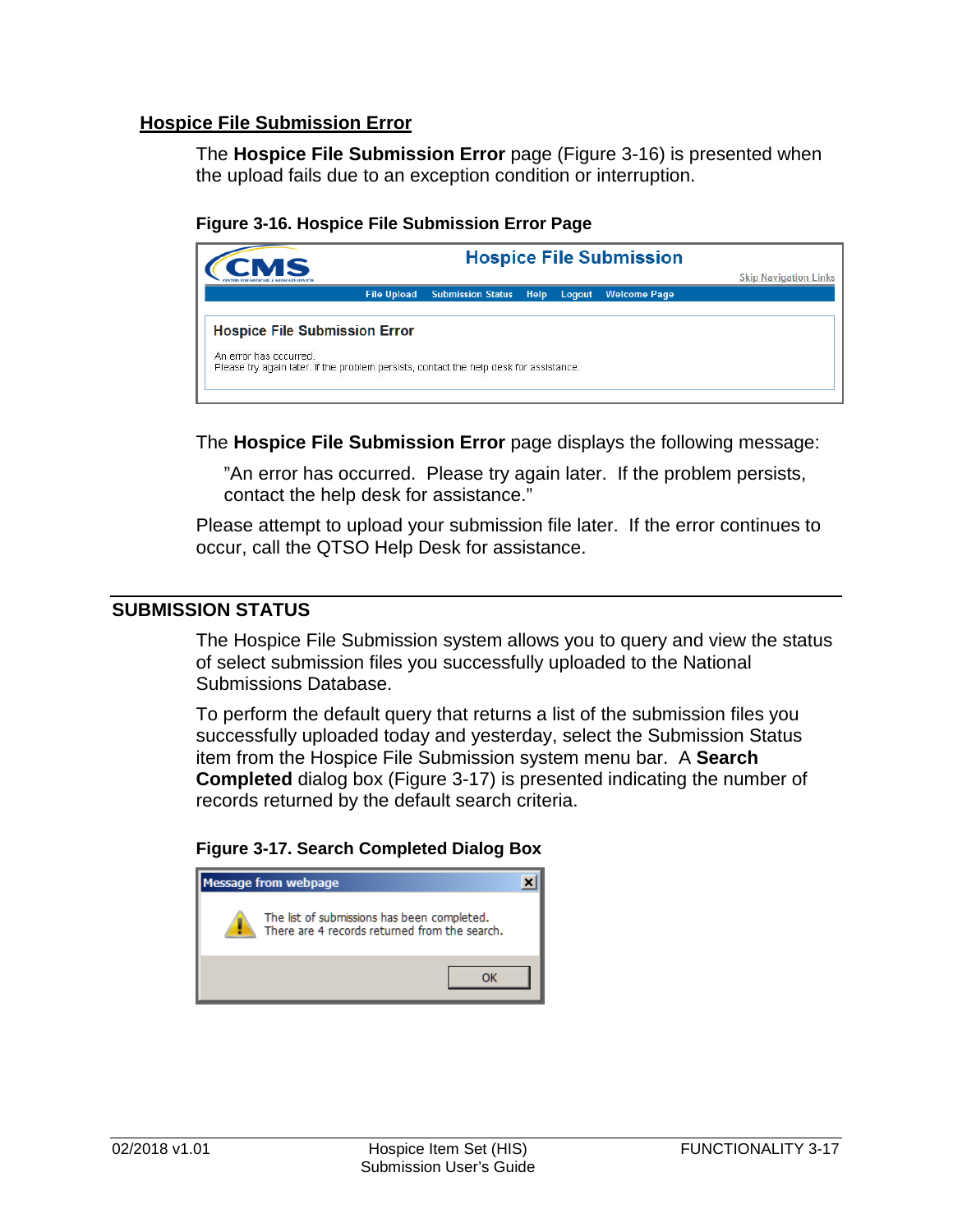Select the **OK** button to continue. The **Search Completed** dialog box closes, leaving the **List of My Submissions** page (Figure 3-18) in full view.

| Figure 3-18. List of My Submissions Page |  |  |  |  |
|------------------------------------------|--|--|--|--|
|------------------------------------------|--|--|--|--|

| CMS                                                                                           | <b>Hospice File Submission</b> |                             |             |        |                      |                        |                              |  |
|-----------------------------------------------------------------------------------------------|--------------------------------|-----------------------------|-------------|--------|----------------------|------------------------|------------------------------|--|
|                                                                                               |                                |                             |             |        |                      |                        | <b>Skip Navigation Links</b> |  |
|                                                                                               | <b>File Upload</b>             | <b>Submission Status</b>    | <b>Help</b> | Logout | <b>Welcome Page</b>  |                        |                              |  |
| <b>List of My Submissions</b>                                                                 |                                |                             |             |        |                      |                        |                              |  |
| <b>Query Criteria</b><br>02/15/2015<br><b>Prior Days:</b><br>Refresh<br>To Date (mm/dd/yyyy): |                                |                             |             |        |                      |                        |                              |  |
| List of My Submissions                                                                        |                                |                             |             |        |                      |                        |                              |  |
| Submission ID $\triangle$                                                                     | <b>Submission Date</b>         | <b>Submission File Name</b> |             |        | Total Record Count ≑ | <b>Completion Date</b> | <b>Status</b>                |  |
| 155                                                                                           | 02/15/2015 12:50:39            | 2015 02 12 HIS Files.zip    |             |        | 9.                   | 10/16/2013 12:51:55    | Completed                    |  |
| 154                                                                                           | 02/15/2015 12:07:16            | 2015 02 11 HIS Files.zip    |             |        | 9                    | 10/16/2013 12:11:55    | Completed                    |  |
| 153                                                                                           | 02/15/2015 12:06:16            | 2015 02 07 HIS Files.zip    |             |        | 9.                   | 10/16/2013 12:06:55    | Completed                    |  |
|                                                                                               | 152 02/15/2015 11:53:40        | 2015 02 06 HIS Files.zip    |             |        | 9                    | 10/16/2013 11:56:55    | Completed                    |  |

The **List of My Submissions** page lists, by default, the submissions successfully uploaded yesterday and today that are associated with your user ID. For each submission the following information is provided in a tabular format:

- Submission ID the numeric identifier assigned to a submission by the Hospice Submission system
- Submission Date the date and time that the National Submissions Database received your file in the Eastern time zone
- Submission File Name the name of the file that you submitted
- Total Record Count the number of records in the submitted file
- Completion Date the date and time that the Hospice Submissions system completed validation of your file in the Eastern time zone
- Status the current status of the submitted file:
	- o Waiting the submission file is waiting to be processed by the National Submissions System
	- o Completed the submission file processing is complete
	- o Processing the submission file is being processed by the National Submissions System
	- o Error a system error occurred during the processing of the file

**NOTE**: The list of submissions is presented in descending order by Submission ID. You can change the sort order of the tabular list by selecting the desired column heading.

The **List of My Submissions** page includes the following fields with which you can customize the query for submission files: